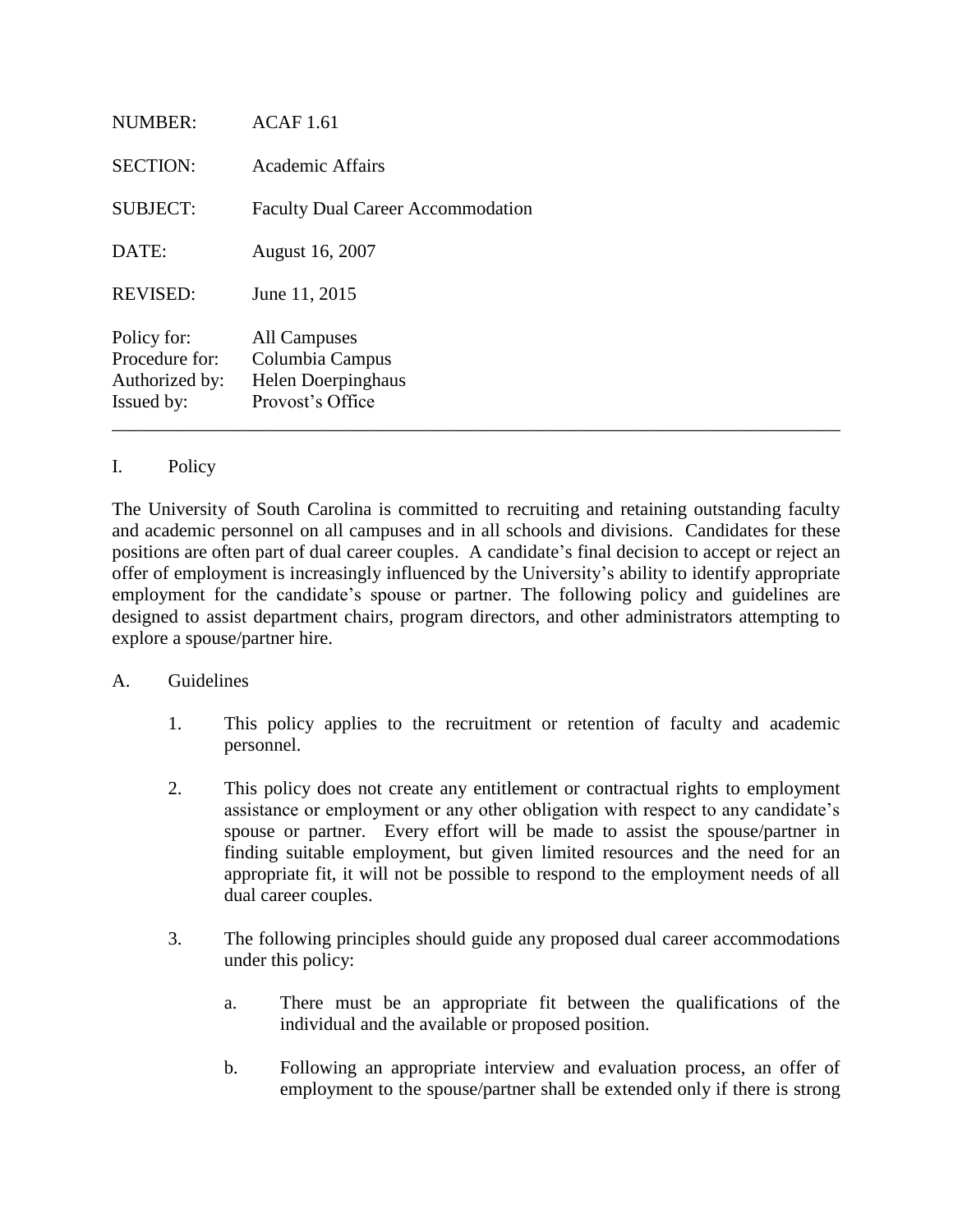support on the part of the target unit or department where the position is to be located.

- c. A funding model for the available or proposed position should be developed in all cases.
- d. The spouse/partner hire should receive all appropriate approvals and comply with the policies of University's Office of Equal Opportunity Programs and Office of Human Resources. (See also Section III. Related Policies.)
- e. The terms and conditions of a spouse/partner hire shall be consistent with the terms and conditions of employment for similarly situated faculty/staff. For example, if a spouse/partner is hired into a vacant or newly created faculty or staff position, he or she shall be subject to the same employment rules that generally apply to faculty and staff, including but not limited to standard terms of reappointment, non-reappointment and termination, with no additional employment right or expectancy whatsoever arising from their initial status as a spouse/partner hire.
- B. Informing Candidates

Dean's and Chancellor's offices should inform all department chairs, program directors and all search committee chairs of the Dual Career Accommodation policy.

Search committees may include language in the position advertisement regarding the existence of this program. Sample language is "The University of South Carolina is responsive to the needs of dual career couples."

Search committees should inform *all* interviewing candidates of the dual career accommodation program during the interview process.

- II. Procedure
- A. Columbia Campus

The following procedure should be followed on the Columbia campus.

- 1. Dual Career Accommodation Process
	- a. Dual Career Accommodation Request. The candidate for employment should convey the need for dual career accommodation to the academic unit head, ideally well before an offer is tendered, so that opportunities can be identified. In the case of retention, the faculty member should convey the need for a dual career accommodation as soon as possible. The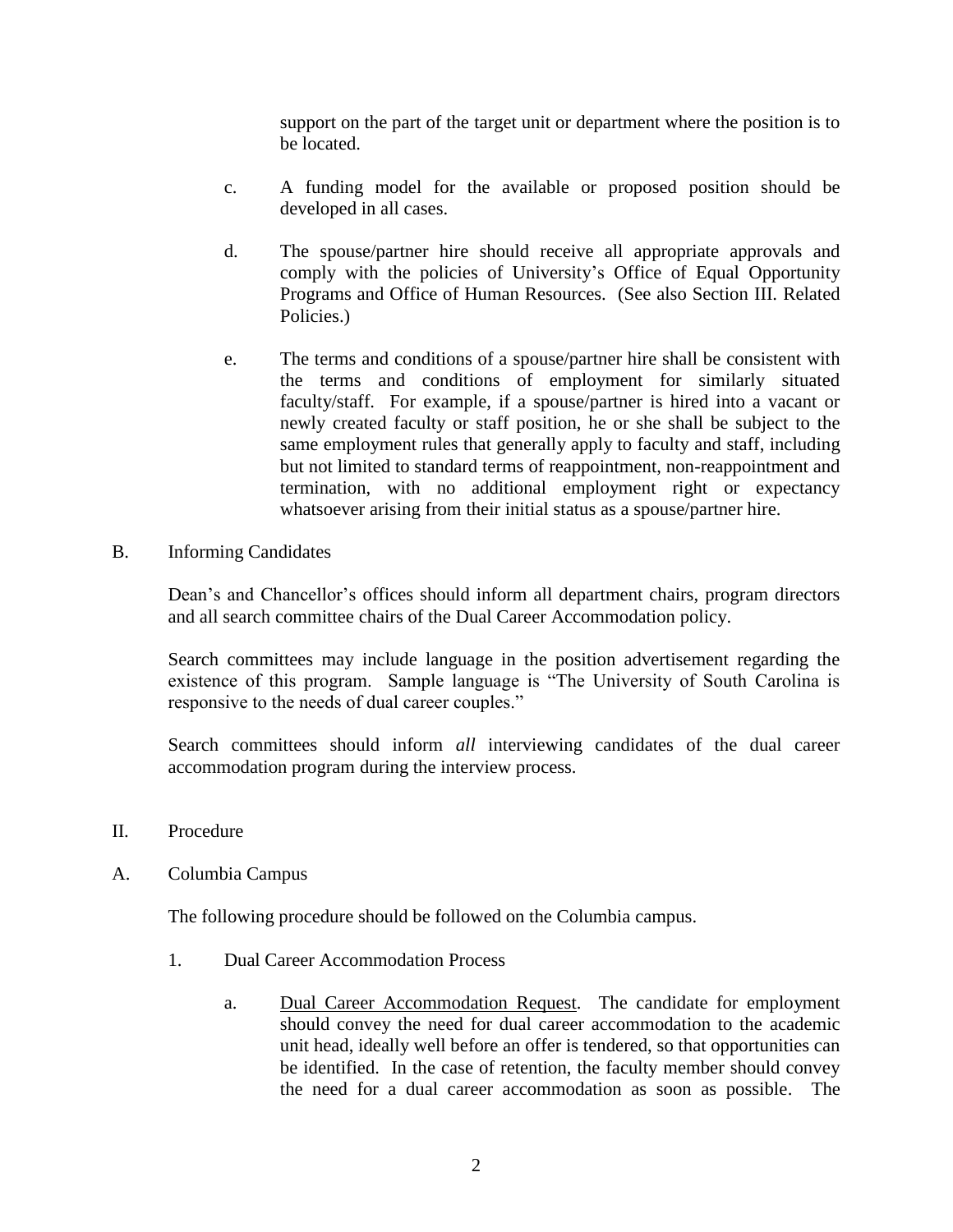candidate or spouse/partner must supply information regarding the spouse/partner's educational background, experience, and employment history to the academic unit head.

- b. Dean's Office Notification. In departmentalized colleges or schools, the department chair should consult with the school/college dean or dean's office when it is clear that a spousal/partner hire may be necessary in order to hire or retain a faculty member. Both potential contacts and likely funding arrangements should be discussed.
- c. Identify Possibilities for Accommodation. In departmentalized colleges or schools, the dean and department chair should jointly decide who will take primary responsibility for determining the type of position the spouse/partner desires and is qualified for and for directly contacting other academic departments inside the university to identify potential opportunities when appropriate. In non-departmentalized schools, the Dean will take primary responsibility for this step.

If the spouse/partner is looking for a non-faculty position at USC or for employment in the surrounding community, the Dual Career Employment Program in the Office of Human Resources should be contacted to assist with the search (see [http://hr.sc.edu/employ/dualcareer.html\)](http://hr.sc.edu/employ/dualcareer.html).

- d. Evaluate and Interview Potential Candidate(s). If a target unit and the spouse/partner both indicate clear interest, the target unit should proceed with an expedited search as quickly as possible. During the expedited search process, the target unit should draft or revise the position description, advertise the position for at least one work week as required by EOP and HR procedures, review applications, and interview the potential candidate(s).
- e. Negotiate terms and Financial Support. If the spouse/partner is the target unit's candidate of choice for the position, the primary school/college dean or dean's office will take the lead in negotiating the terms and funding model for the vacant or newly created position among the affected department or unit leaders and in consultation with the dean/vice president of the target unit.

In some cases, the dean/vice president(s) may agree to provide "bridge funding" or a salary may be split across units for a preliminary period. After the preliminary period, the department hiring the spouse/partner takes full financial responsibility for the position. An example of this arrangement is a salary funding split of 1/3 college/school dean, 1/3 department making first hire, 1/3 target unit hiring the spouse/partner for the first three years.